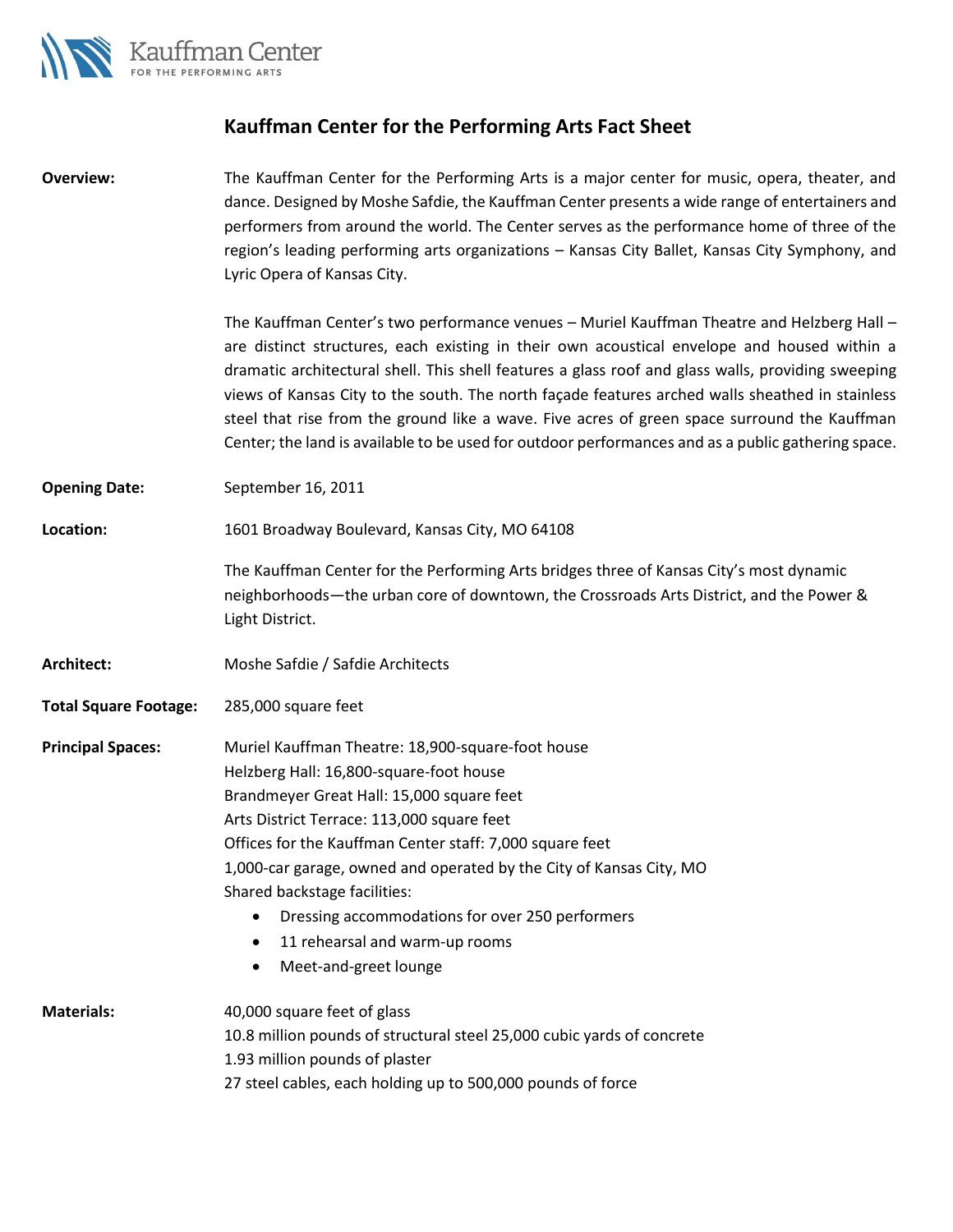| <b>Project Funding:</b> | The \$413 million project includes \$326 million for the creation of the performing arts center, a |
|-------------------------|----------------------------------------------------------------------------------------------------|
|                         | \$40 million endowment, and a \$47 million, 1,000-car underground parking garage funded by the     |
|                         | City of Kansas City, MO. The Kauffman Center's construction and endowment costs are funded         |
|                         | wholly from private sources.                                                                       |

**Design Team:** Associate Architect: BNIM Architects Acoustics: Nagata Acoustics Theatre Design: Theatre Projects Consultants Structural Engineer: Arup USA, Inc. Local Structural Engineer: Structural Engineering Associates, Inc. MEP/Fire Protection Engineers: Arup USA, Inc. Local MEP Engineers: WL Cassell & Associates, Inc. Project Manager: Land Capital Corporation General Contractor: J.E. Dunn Construction Civil Engineer: Taliaferro and Browne, Inc. Security: M-E Engineers, Inc. Landscape Architect: Reed Hilderbrand Associates, Inc. Sound: Engineering Harmonics, Inc. Lighting: Lam Partners, Inc.

## **Muriel Kauffman Theatre**

| <b>Theatre Design:</b>         | Muriel Kauffman Theatre hosts a variety of dance and theatrical performances from around the<br>world, and is the performance home of Kansas City Ballet and Lyric Opera of Kansas City.                                                                                                                                                                                                                                                                                             |
|--------------------------------|--------------------------------------------------------------------------------------------------------------------------------------------------------------------------------------------------------------------------------------------------------------------------------------------------------------------------------------------------------------------------------------------------------------------------------------------------------------------------------------|
|                                | Inspired by the great opera houses of Europe, Muriel Kauffman Theatre is designed to be visually<br>striking, while providing an intimate experience for both audiences and performers. Audiences<br>are seated around the stage in a variation on the traditional horseshoe configuration - bringing<br>them closer to the performers than in auditorium-style venues.                                                                                                              |
|                                | A flexible orchestra pit configuration and the ability to adjust the stage opening width make the<br>Muriel Kauffman Theatre adaptable, allowing for intimate and large-scale productions.                                                                                                                                                                                                                                                                                           |
| <b>Square Footage:</b>         | 18,900-square-foot house                                                                                                                                                                                                                                                                                                                                                                                                                                                             |
| <b>Seating Capacity:</b>       | 1,800 seats                                                                                                                                                                                                                                                                                                                                                                                                                                                                          |
| Stage:                         | 5,000-square-foot stage; width of stage opening may be adjusted from 40'-50'                                                                                                                                                                                                                                                                                                                                                                                                         |
| <b>Orchestra Pit:</b>          | Up to 1,300 square feet; accommodates as many as 96 musicians                                                                                                                                                                                                                                                                                                                                                                                                                        |
| <b>Features &amp; Systems:</b> | Features include:<br>73'9" fly tower accommodates scenery up to 2,000 lbs. and 30' tall. Fully walkable rigging<br>$\bullet$<br>grid is accessible by stairs, ladders, and elevator<br>Retractable acoustic banner system allows for acoustical adjustments accommodating<br>$\bullet$<br>both small and large-scale productions<br>Stage curtain contains motorized counterweight lineset; center and intermediate splits<br>allow for motorized split travel or guillotine opening |